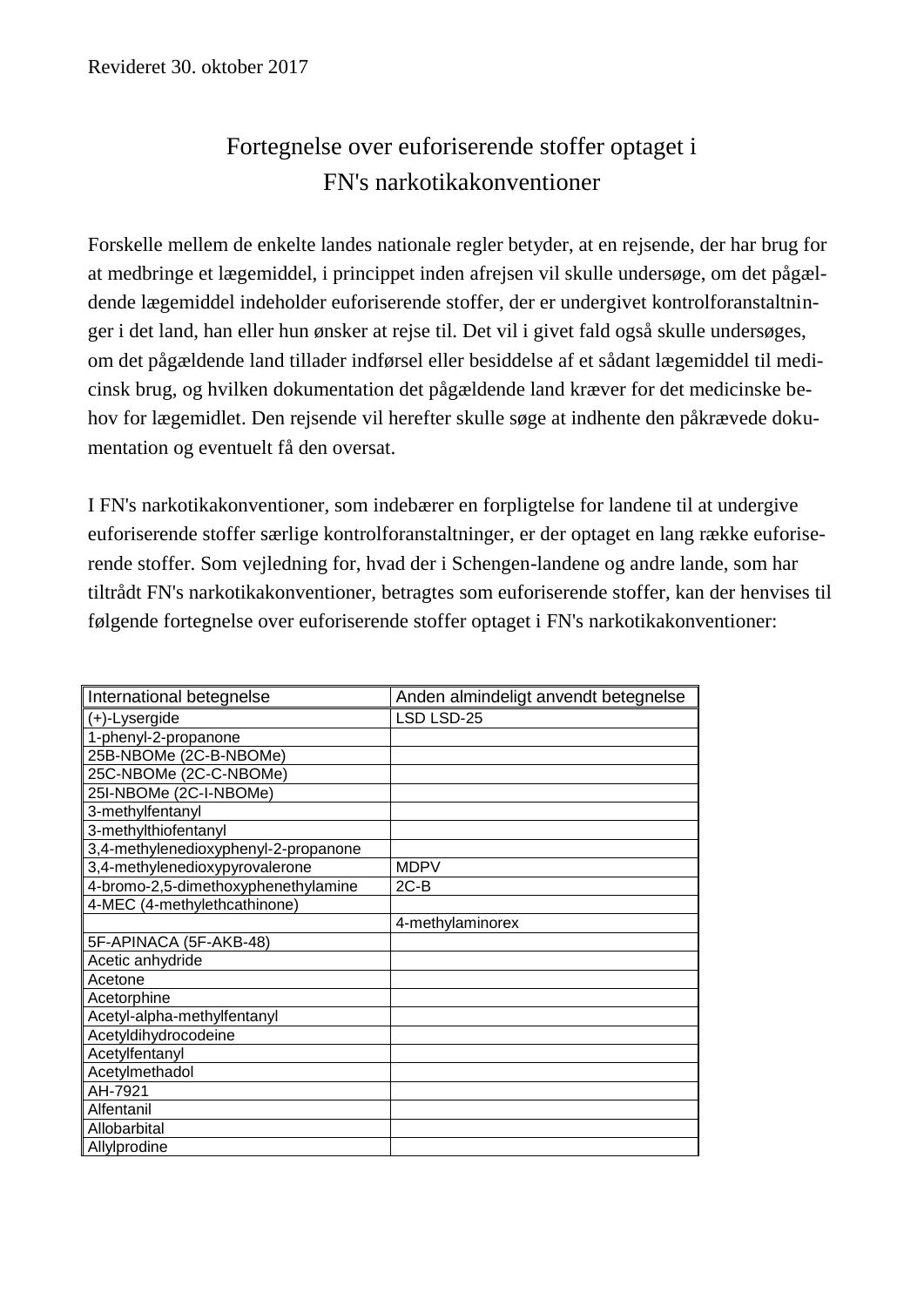| Alphacetylmethadol                  |                         |
|-------------------------------------|-------------------------|
| Alphameprodine                      |                         |
| Alphamethadol                       |                         |
| Alpha-methylfentanyl                |                         |
| Alpha-methylthiofentanyl            |                         |
| a-methyl-4-methylthiophenethylamine | 4-MTA                   |
| Alphaprodine                        |                         |
| a-pyrrolidinovalerophenone          | $\alpha$ -PVP           |
| Aloprazolam                         |                         |
| AM-2201                             |                         |
| Amfepramone                         | Diethylpropion          |
| Amfetamine                          | Amphetamine             |
| Amineptine                          |                         |
| Aminorex                            |                         |
| Amobarbital                         |                         |
| Anileridine                         |                         |
| Anthranilic acid                    |                         |
| <b>Barbital</b>                     |                         |
| Benzethidine                        |                         |
| Benzfetamine                        | Benzphetamine           |
| Benzylmorphine                      |                         |
| Betacetylmethadol                   |                         |
| Beta-hydroxy-3-methylfentanyl       |                         |
| Beta-hydroxyfentanyl                |                         |
| Betameprodine                       |                         |
| Betamethadol                        |                         |
| Betaprodine                         |                         |
| Bezitramide                         |                         |
| Brolamfetamine                      | <b>DOB</b>              |
| Bromazepam                          |                         |
| <b>Brotizolam</b>                   |                         |
| Buprenorphine                       |                         |
| <b>Butalbital</b>                   |                         |
|                                     | Butobarbital            |
| Butyrfentanyl                       |                         |
| Camazepam                           |                         |
| Cannabis and Cannabis resin         |                         |
| Cathine                             | (+)-norpseudo-ephedrine |
| Cathinone                           |                         |
| Chlordiazepoxide                    |                         |
| Clobazam                            |                         |
| Clonazepam                          |                         |
| Clonitazene                         |                         |
| Clorazepate                         |                         |
| Clotiazepam                         |                         |
| Cloxazolam                          |                         |
| Coca leaf                           |                         |
| Cocaine                             |                         |
| Codeine                             |                         |
| Codoxime                            |                         |
| Concentrate of poppy straw          |                         |
| Cyclobarbital                       |                         |
| Delorazepam                         |                         |
| Desomorphine                        |                         |
|                                     | <b>DET</b>              |
|                                     |                         |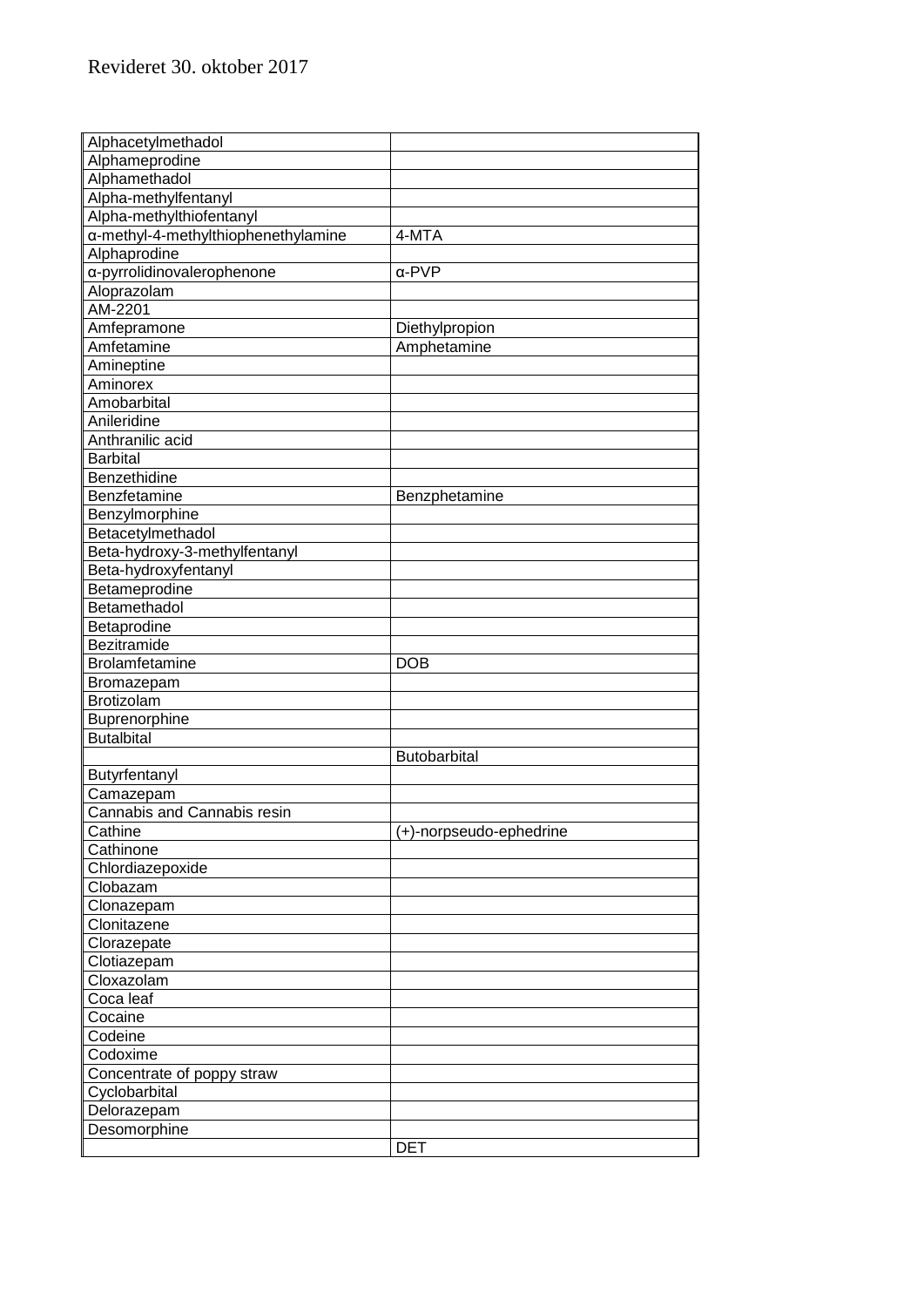| Dexamfetamine             | Dexamphetamine                |
|---------------------------|-------------------------------|
| Dextromoramide            |                               |
| Dextropropoxyphene        |                               |
| Diampromide               |                               |
| Diazepam                  |                               |
| Diethylthiambutene        |                               |
| Difenoxin                 |                               |
| Dihydrocodeine            |                               |
| Dihydromorphine           |                               |
| Dimenoxadol               |                               |
| Dimepheptanol             |                               |
| Dimethylthiambutene       |                               |
| Dioxaphetyl butyrate      |                               |
| Diphenoxylate             |                               |
| Dipipanone                |                               |
|                           | <b>DMA</b>                    |
|                           | <b>DMHP</b>                   |
|                           | <b>DMT</b>                    |
|                           | <b>DOET</b>                   |
| Dronabinol                | Delta-9-tetrahydro-cannabinol |
| Drotebanol                |                               |
| Ecgonine                  |                               |
| Ergometrine               |                               |
| Ergotamine                |                               |
| Estazolam                 |                               |
| Ethchlorvynol             |                               |
| Ethinamate                |                               |
| Ethyl ether               |                               |
| Ethyl Loflazepate         |                               |
| Ethylmethylthiambutene    |                               |
| Ethylmorphine             |                               |
| Ethylone                  |                               |
| Ethylphenidate            |                               |
| Eticyclidine              | <b>PCE</b>                    |
| Etil amfetamine           | N-ethylampetamine             |
| Etonitazene               |                               |
| Etorphine                 |                               |
| Etoxeridine               |                               |
| Etryptamine               |                               |
| Fencamfamin               |                               |
| Fenetylline               |                               |
| Fenproporex               |                               |
| Fentanyl                  |                               |
| Fludiazepam               |                               |
| Flunitrazepam             |                               |
| Flurazepam                |                               |
| Furethidine               |                               |
| Gamma-hydroxybutyric acid | <b>GHB</b>                    |
| Glutethimide              |                               |
| Halazepam                 |                               |
| Haloxazolam               |                               |
| Heroin                    |                               |
| Hydrochloric acid         |                               |
| Hydrocodone               |                               |
| Hydromorphinol            |                               |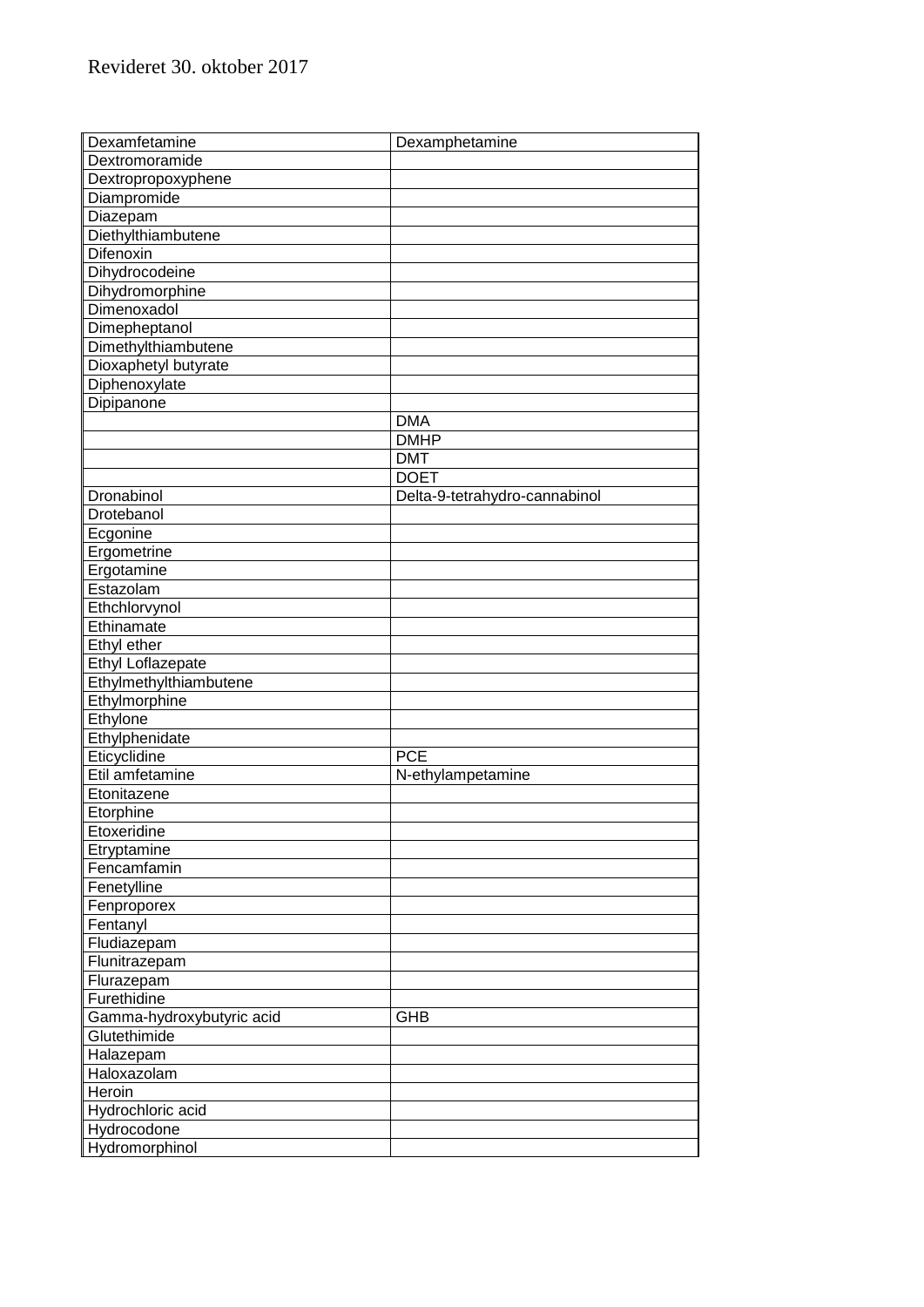| Hydromorphone                      |                      |
|------------------------------------|----------------------|
| Hydroxypethidine                   |                      |
| Isomethadone                       |                      |
| Isosafrole                         |                      |
| <b>JWH-018</b>                     |                      |
| Ketazolam                          |                      |
| Ketobemidone                       |                      |
| Lefetamine                         | <b>SPA</b>           |
| Levamfetamine                      | Levamphetamine       |
|                                    | Levomethampheta-mine |
| Levomethorphan                     |                      |
| Levomoramide                       |                      |
| Levophenacylmorphan                |                      |
| Levorphanol                        |                      |
| Loprazolam                         |                      |
| Lorazepam                          |                      |
| Lormetazepam                       |                      |
| Lysergic acid                      |                      |
| Mazindol                           |                      |
|                                    | <b>MDMA</b>          |
| MDMB-CHMICA                        |                      |
| Mecloqualone                       |                      |
| Medazepam                          |                      |
| Mefenorex                          |                      |
| Mephedrone (4-methylmethcathinone) |                      |
| Meprobamate                        |                      |
|                                    | Mescaline            |
| Mesocarb                           |                      |
| Metamfetamine                      | Methamphetamine      |
| Metamfetamine Racemate             | Methamphetamine      |
| Metazocine                         |                      |
| Methadone                          |                      |
| Methadone intermediate             |                      |
| Methaqualone                       |                      |
|                                    | Methcathinone        |
|                                    | <b>MXE</b>           |
| Methoxetamine                      |                      |
| Methyl ethyl ketone                |                      |
| Methyldesorphine                   |                      |
| Methyldihydromorphine              |                      |
| Methylone                          | Beta-keto-MDMA       |
| Methylphenidate                    |                      |
| Methylphenobarbital                |                      |
| Methyprylon                        |                      |
| Metopon                            |                      |
| Midazolam                          |                      |
|                                    | <b>MMDA</b>          |
| Moramide intermediate              |                      |
| Morpheridine                       |                      |
| Morphine                           |                      |
| Morphine methobromide              |                      |
| Morphine-N-oxide                   |                      |
| MPA (methiopropamine)              |                      |
| <b>MPPP</b>                        |                      |
| MT-45                              |                      |
| Myrophine                          |                      |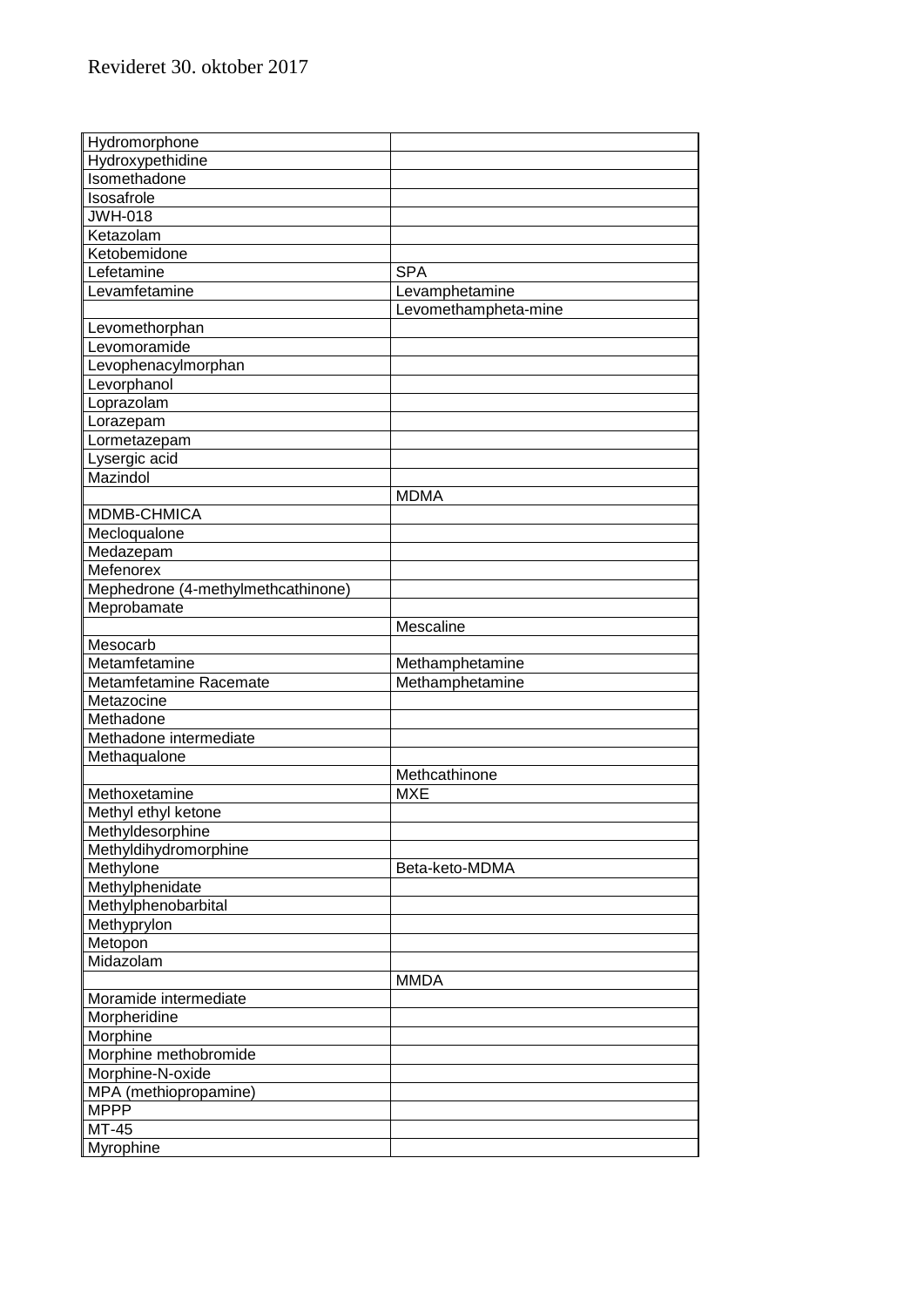| N-acetylanthranilic acid      |               |
|-------------------------------|---------------|
| N-benzylpiperazine            | <b>BZP</b>    |
|                               | N-ethyl MDA   |
|                               |               |
|                               | N-hydroxy MDA |
| Nicocodine                    |               |
| Nicodicodine                  |               |
| Nicomorphine                  |               |
| Nimetazepam                   |               |
| Nitrazepam                    |               |
| Noracymethadol                |               |
| Norcodeine                    |               |
| Nordazepam                    |               |
| Norlevorphanol                |               |
| Normethadone                  |               |
| Normorphine                   |               |
| Norpipanone                   |               |
| Opium                         |               |
| Oripavin                      |               |
| Oxazepam                      |               |
| Oxazolam                      |               |
| Oxycodone                     |               |
| Oxymorphone                   |               |
| Para-fluorofentanyl           |               |
|                               | Parahexyl     |
| Para-methoxymethylamphetamine | <b>PMMA</b>   |
| Para-methyl-4-methylaminorex  | 4,4'-DMAR     |
| Pemoline                      |               |
| Pentazocine                   |               |
| Pentedrone                    |               |
| Pentobarbital                 |               |
| Pepap                         |               |
| Pethidine                     |               |
| Pethidine intermediate A      |               |
| Pethidine intermediate B      |               |
| Pethidine intermediate C      |               |
| Phenadoxone                   |               |
| Phenampromide                 |               |
| Phenazepam                    |               |
| Phenazocine                   |               |
| Phencyclidine                 | <b>PCP</b>    |
| Phendimetrazine               |               |
| Phenmetrazine                 |               |
| Phenobarbital                 |               |
| Phenomorphan                  |               |
|                               |               |
| Phenoperidine                 |               |
| Phentermine                   |               |
| Phenylacetic acid             |               |
| Pholcodine                    |               |
| Piminodine                    |               |
| Pinazepam                     |               |
| Piperidine                    |               |
| Piperonal                     |               |
| Pipradrol                     |               |
| Piritramide                   |               |
|                               | <b>PMA</b>    |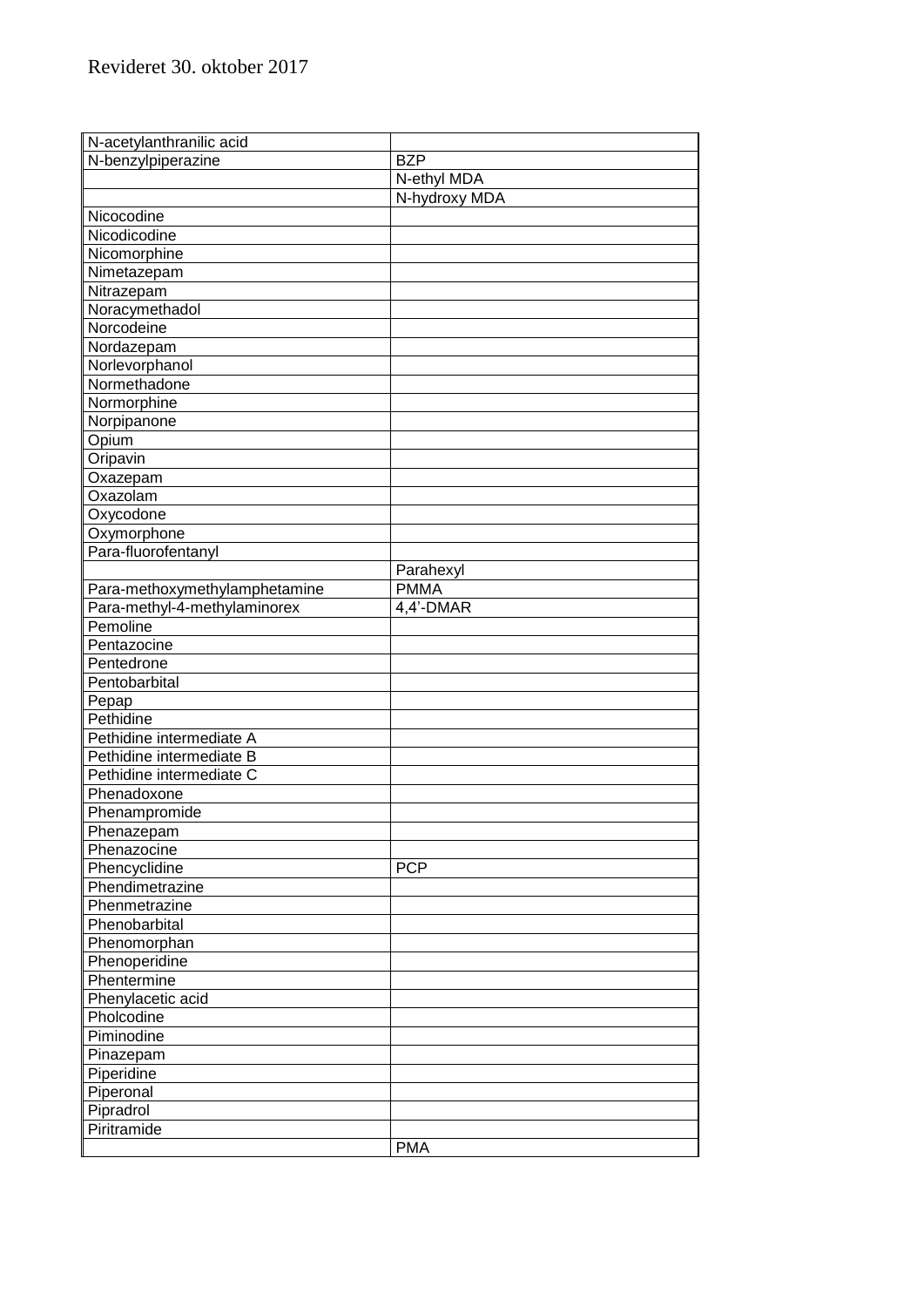| Potassium permanganate     |                          |  |
|----------------------------|--------------------------|--|
| Prazepam                   |                          |  |
| Proheptazine               |                          |  |
| Properidine                |                          |  |
| Propiram                   |                          |  |
| Pseudoephedrine            |                          |  |
|                            | Psilocine, Psilotsin     |  |
| Psilocybine                |                          |  |
| Pyrovalerone               |                          |  |
| Racemethorphan             |                          |  |
| Racemoramide               |                          |  |
| Racemorphan                |                          |  |
| Rolicyclidine              | PHP, PCPY                |  |
| Safrole                    |                          |  |
| Secbutabarbital            |                          |  |
| Secobarbital               |                          |  |
|                            | STP, DOM                 |  |
| Sufentanil                 |                          |  |
| Sulphuric acid             |                          |  |
|                            |                          |  |
| Temazepam<br>Tenamfetamine |                          |  |
|                            | <b>MDA</b><br><b>TCP</b> |  |
| Tenocyclidine              |                          |  |
|                            | Tetrahydrocannabinol     |  |
| Tetrazepam                 |                          |  |
| Thebacon                   |                          |  |
| Thebaine                   |                          |  |
| Thiofentanyl               |                          |  |
| Tilidine                   |                          |  |
|                            | <b>TMA</b>               |  |
| Toluene                    |                          |  |
| Triazolam                  |                          |  |
| Trimeperidine              |                          |  |
| U-47700                    |                          |  |
| Vinylbital                 |                          |  |
| $XLR-11$                   |                          |  |
| Zipeprol                   |                          |  |
| Zolpidem                   |                          |  |
|                            |                          |  |
|                            |                          |  |
|                            |                          |  |
|                            |                          |  |
|                            |                          |  |
|                            |                          |  |
|                            |                          |  |
|                            |                          |  |
|                            |                          |  |
|                            |                          |  |
|                            |                          |  |
|                            |                          |  |
|                            |                          |  |
|                            |                          |  |
|                            |                          |  |
|                            |                          |  |
|                            |                          |  |
|                            |                          |  |